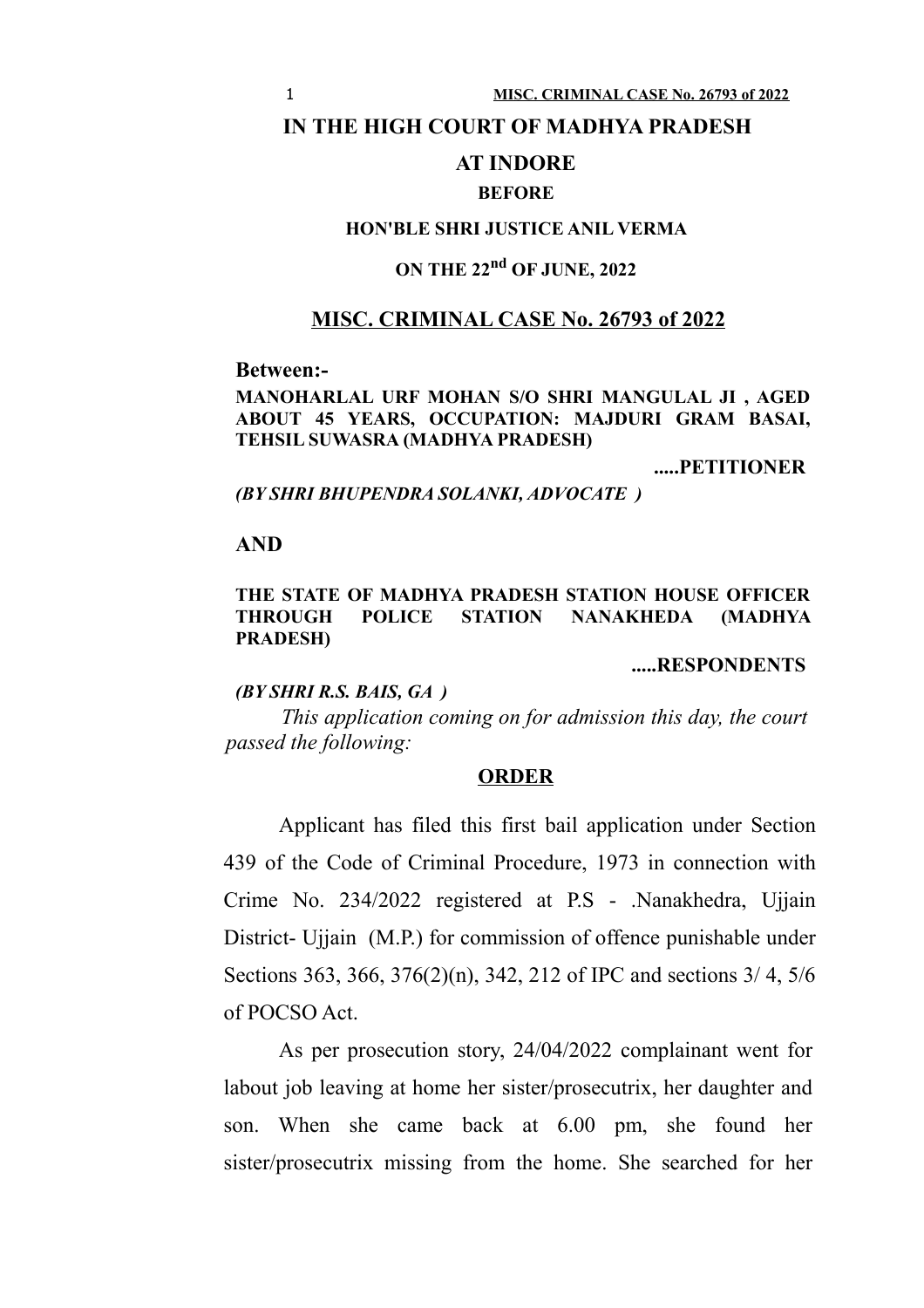everywhere, she could not find, therefore, on 27/04/2022, the complainant lodged missing person report at police station – Nanakheda. During investigation, the prosecutrix was recovered from the possession of co-accused Dharmendra and on the basis of his memorandum statement recorded under section 27 of the Evidence Act, present applicant has been implicated in this case on the ground that the applicant gave shelter to the co-accused Dharmendra. Accordingly, a case has been registered against the applicant.

Learned counsel for the applicant contended that applicant is innocent and has been falsely implicated in this offence. There is no legal evidence available on record to connect the applicant with the aforementioned offence. Present applicant is real nephew of co-accused Dharmendra and due to relationship, the co-accused oftenly stayed at his home. He did not help the co-accused for commission of the alleged offence. He is in jail since 12/05/2022.. He is a permanent resident of District- Mandsaur. Final conclusion of trial shall take sufficient long time. Under the above circumstances, prayer for grant of bail may be considered on such terms and conditions, as this Court deems fit and proper.

*Per-contra,* learned PL for respondent – State opposes the bail application and prays for its rejection

 Perused the impugned order of the trial Court as well as the case dairy.

Considering all the facts and circumstances of the case, arguments advanced by both the parties, nature of allegation as also taking note of the fact that present applicant is accused of section 212 of IPC; he is not the main accused in the alleged offence and